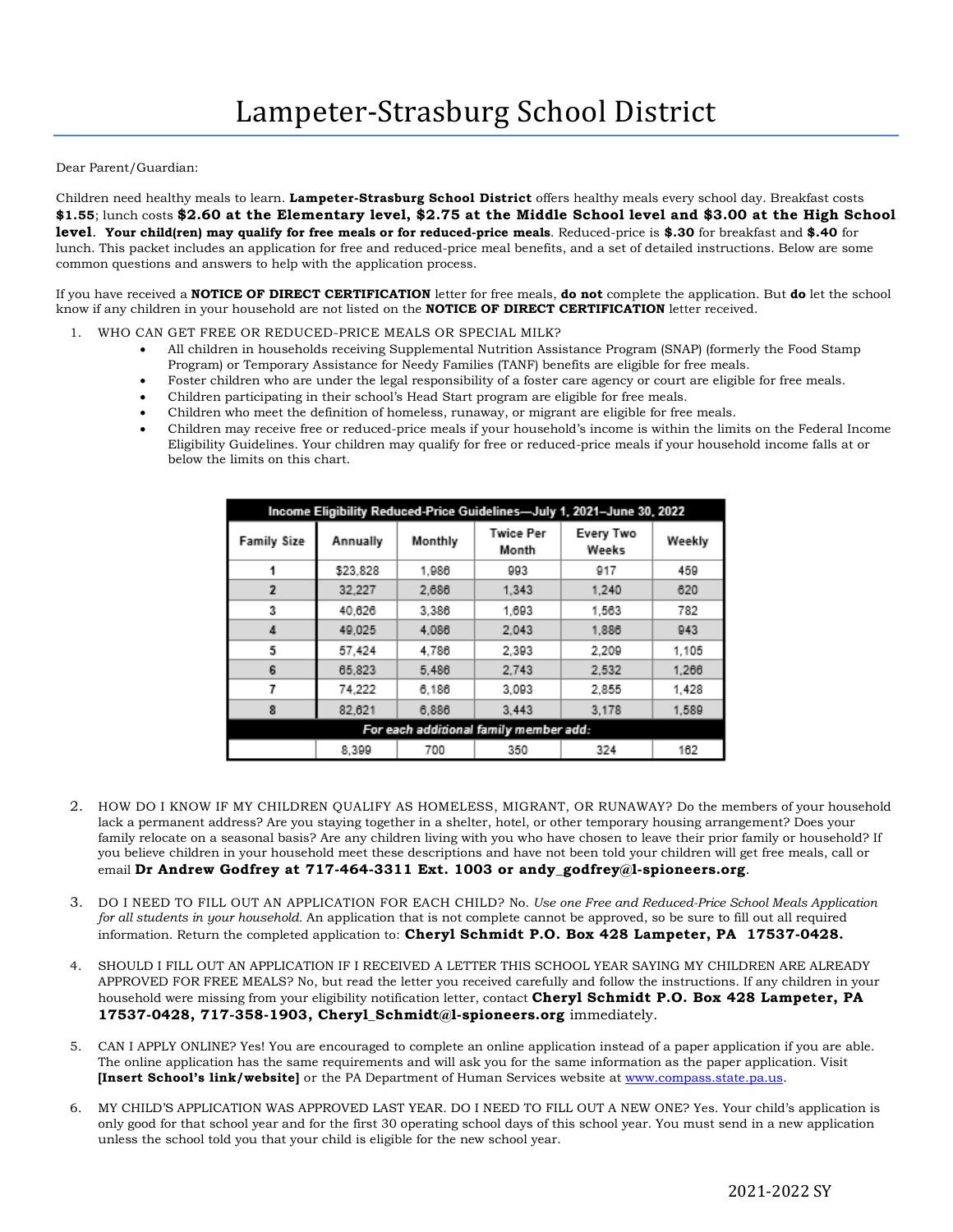- 7. I GET WIC. CAN MY CHILDREN GET FREE MEALS? Children in households participating in WIC may be eligible for free or reduced-price meals. Send in an application.
- 8. WILL THE INFORMATION I GIVE BE CHECKED? Yes. We may also ask you to send written proof of the household income you report.
- 9. IF I DON'T QUALIFY NOW, MAY I APPLY LATER? Yes, you may apply at any time during the school year. For example, children with a parent or guardian who becomes unemployed may become eligible for free and/or reduced-price meals if the household income drops below the income limit.
- 10. WHAT IF I DISAGREE WITH THE SCHOOL'S DECISION ABOUT MY APPLICATION? You should talk to school officials. You also may ask for a hearing by calling or writing to: **Keith Stoltzfus, P.O. Box 428 Lampeter, PA 17537-0428, 717- 464-3311 Ext. 1005, keith\_stoltzfus@l-spioneers.org***.*
- 11. MAY I APPLY IF SOMEONE IN MY HOUSEHOLD IS NOT A U.S. CITIZEN? Yes. You, your children, or other household members do not have to be U.S. citizens to apply for free or reduced-price meals.
- 12. WHAT IF MY INCOME IS NOT ALWAYS THE SAME? List the amount that you normally receive. For example, if you normally make \$1,000 each month, but you missed some work last month and only made \$900, put down that you made \$1,000 per month. If you normally get overtime, include it, but do not include it if you only work overtime sometimes. If you have lost a job or had your hours or wages reduced, use your current income.
- 13. WHAT IF SOME HOUSEHOLD MEMBERS HAVE NO INCOME TO REPORT? Household members may not receive some types of income we ask you to report on the application, or may not receive income at all. Whenever this happens, write a 0 in the field. However, if any income fields are left empty or blank, those will also be counted as zeroes. Be careful when leaving income fields blank, as we will assume you meant to do so.
- 14. WE ARE IN THE MILITARY. DO WE REPORT OUR INCOME DIFFERENTLY? Your basic pay and cash bonuses must be reported as income. If you get any cash value allowances for off-base housing, food, or clothing, or receive Family Subsistence Supplemental Allowance payments, it must also be included as income. However, if your housing is part of the Military Housing Privatization Initiative, do not include your housing allowance as income. Any additional combat pay resulting from deployment is also excluded from income.
- 15. WHAT IF THERE ISN'T ENOUGH SPACE ON THE APPLICATION FOR MY FAMILY? List any additional household members on a separate piece of paper and attach it to your application. Contact **Cheryl Schmidt P.O. Box 428 Lampeter, PA 17537- 0428, 717-358-1903, Cheryl\_Schmidt@l-spioneers.org** to receive a second application.
- 16. MY FAMILY NEEDS MORE HELP. ARE THERE OTHER PROGRAMS WE MIGHT APPLY FOR? To find out how to apply for **SNAP** or other assistance benefits, visit [www.compass.state.pa.us,](http://www.compass.state.pa.us/) contact your local county assistance office, or call 1-800-692- 7462.

If you have other questions or need help, call **717-358-1903.***.*

Sincerely,

## *Cheryl A. Schmidt*

In accordance with Federal civil rights law and U.S. Department of Agriculture (USDA) civil rights regulations and policies, the USDA, its Agencies, offices, and employees, and institutions participating in or administering USDA programs are prohibited from discriminating based on race, color, national origin, sex, disability, age, or reprisal or retaliation for prior civil rights activity in any program or activity conducted or funded by USDA.

Persons with disabilities who require alternative means of communication for program information (e.g. Braille, large print, audiotape, American Sign Language, etc.), should contact the Agency (State or local) where they applied for benefits. Individuals who are deaf, hard of hearing or have speech disabilities may contact USDA through the Federal Relay Service at (800) 877-8339. Additionally, program information may be made available in languages other than English.

To file a program complaint of discrimination, complete the USDA Program Discrimination [Complaint Form,](https://www.usda.gov/sites/default/files/documents/USDA-OASCR%20P-Complaint-Form-0508-0002-508-11-28-17Fax2Mail.pdf) (AD-3027) found online at, [https://www.usda.gov/oascr/how-to-file-a-program-discrimination-complaint,](https://www.usda.gov/oascr/how-to-file-a-program-discrimination-complaint) and at any USDA office or write a letter addressed to USDA and provide in the letter all of the information requested in the form. To request a copy of the complaint form, call (866) 632-9992. Submit your completed form or letter to USDA by:

(1) Mail: U.S. Department of Agriculture, Office of the Assistant Secretary for Civil Rights,1400 Independence Avenue, SW Washington, D.C. 20250-9410

(2) Fax: (202) 690-7442; or

(3) Email: [program.intake@usda.gov.](mailto:program.intake@usda.gov)

This institution is an equal opportunity provider.

ATTENTION: If you speak Spanish, language assistance services, free of charge, are available to you. Contact your child's school. ATENCIÓN: Si habla español, tiene a su disposición servicios gratuitos de asistencia lingüística. Comuníquese con la escuela de su niño.